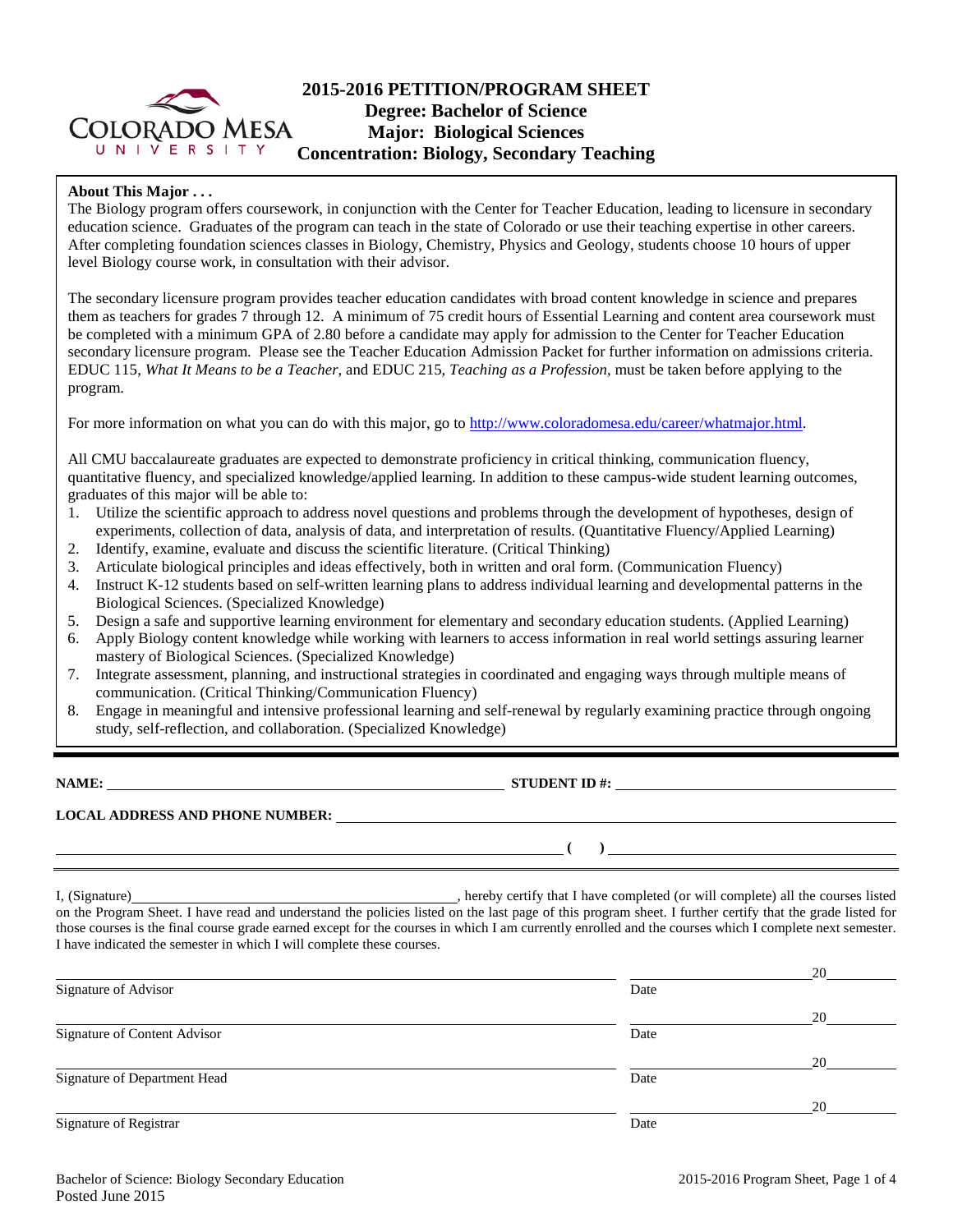## **DEGREE REQUIREMENTS:**

- 120 semester hours total (Students must complete a minimum of 30 of the last 60 hours of credit at CMU, with at least 15 semester hours in major discipline courses numbered 300 or higher).
- 40 upper division credits (A minimum of 15 taken at the 300-400 course levels within the major at CMU).
- 2.80 cumulative GPA or higher in all CMU coursework.
- 2.80 cumulative GPA or higher in coursework toward the major content area.
- **All EDUC prefix courses must be completed with a grade of B or better.**
- Pre-collegiate courses (usually numbered below 100) cannot be used for graduation.
- A student must follow the CMU graduation requirements either from 1) the program sheet for the major in effect at the time the student officially declares a major; or 2) a program sheet for the major approved for a year subsequent to the year during which the student officially declares the major and is approved for the student by the department head. Because a program may have requirements specific to the degree, the student should check with the faculty advisor for additional criteria. It is the student's responsibility to be aware of, and follow, all requirements for the degree being pursued. Any exceptions or substitutions must be approved by the student's faculty advisor and Department Head.
- When filling out the program sheet a course can be used only once.
- Essential Learning Capstone should be completed between 45 and 75 hours.
- See the "Undergraduate Graduation Requirements" in the catalog for additional graduation information.
- Students must PASS the PLACE or PRAXIS II exam in the content area prior to beginning the internship. Also, ALL other coursework toward the degree must be successfully completed prior to the internship.

**ESSENTIAL LEARNING REQUIREMENTS** (31 semester hours) See the current catalog for a list of courses that fulfill the requirements below. If a course is an Essential Learning option and a requirement for your major, you must use it to fulfill the major requirement and make a different selection for the Essential Learning requirement. Course No Title Sem.hrs Grade Term/Trns **English** (6 semester hours, must earn a grade of "B" or better and must be completed by the time the student has 60 semester hours.) ENGL 111 English Composition 3 \_\_\_\_\_ \_\_\_\_\_\_ ENGL 112 English Composition 3 \_\_\_\_\_ \_\_\_\_\_\_ **Math** MATH 113 **or higher** (3 semester hours, must earn a grade of "C" or better, must be completed by the time the student has 60 semester hours.) MATH 113 College Algebra 4\* \*3 credits apply to the Essential Learning requirements and 1 credit applies to Required Course credit **Humanities** (3 semester hours) \_\_\_\_\_\_ \_\_\_\_ \_\_\_\_\_\_\_\_\_\_\_\_\_\_\_\_\_\_\_\_\_\_\_\_ \_\_\_\_ \_\_\_\_\_ \_\_\_\_\_\_\_\_ **Social and Behavioral Sciences** (6 semester hours) PSYC 233 Human Growth & Development 3 \_\_\_\_\_\_ \_\_\_\_ \_\_\_\_\_\_\_\_\_\_\_\_\_\_\_\_\_\_\_\_\_\_\_\_ \_\_\_\_ \_\_\_\_\_ \_\_\_\_\_\_\_\_ Must earn a grade of "B" or better for PSYC 233. **Natural Sciences** (7 semester hours) Must earn a grade of "C" or better. BIOL 105 Attributes of Living Systems 3 BIOL 105L Attributes of Living Systems Lab 1 \_\_\_\_\_ \_\_\_\_\_\_\_\_ \_\_\_\_\_\_ \_\_\_\_ \_\_\_\_\_\_\_\_\_\_\_\_\_\_\_\_\_\_\_\_\_\_\_\_ 3 \_\_\_\_\_ \_\_\_\_\_\_\_\_ Choose one from ENVS 101, GEOL 103, GEOL 104, GEOL 105, PHYS 101 **Fine Arts** (3 semester hours) \_\_\_\_\_\_ \_\_\_\_ \_\_\_\_\_\_\_\_\_\_\_\_\_\_\_\_\_\_\_\_\_\_\_\_ \_\_\_\_ \_\_\_\_\_ \_\_\_\_\_\_\_\_ **History** (3 semester hours)

HIST \_\_\_\_ \_\_\_\_\_\_\_\_\_\_\_\_\_\_\_\_\_\_\_\_\_\_\_\_ \_\_\_\_ \_\_\_\_\_ \_\_\_\_\_\_\_\_

Course No Title Sem.hrs Grade Term/Trns

## **WELL NESS REQUIREMENT** (2 semester hours)

|                 | WELLINESS REQUIREMENT (2 semester hours)               |   |  |
|-----------------|--------------------------------------------------------|---|--|
| <b>KINE 100</b> | Health and Wellness                                    |   |  |
| KINA 1          |                                                        |   |  |
|                 | <b>ESSENTIAL LEARNING CAPSTONE</b> (4 semester hours)  |   |  |
| <b>ESSL 290</b> | <b>Maverick Milestone</b>                              |   |  |
|                 | (see English $\&$ math pre-reqs) 3                     |   |  |
| <b>ESSL 200</b> | Essential Speech (co-requisite) 1                      |   |  |
|                 | <b>FOUNDATION COURSES</b> (13 semester hours)          |   |  |
|                 | Must earn a grade of "C" or better.                    |   |  |
|                 | CHEM $121*$ Principles of Chemistry                    | 4 |  |
|                 | CHEM 121L* Principles of Chemistry Lab                 |   |  |
|                 | CHEM 122 <sup>*</sup> Principles of Organic Chemistry4 |   |  |
|                 | CHEM 122L* Principles of Organic Chemistry             |   |  |
|                 | Lab                                                    |   |  |
| <b>STAT 200</b> | <b>Probability and Statistics</b>                      |   |  |

\* A higher level subject may be taken in the same category with advisor approval.

## **BIOLOGY – LEADING TO SECONDARY EDUCATION**

**CERTIFICATION MAJOR REQUIREMENTS** (40 semester hours) Must earn a grade of "C" or better.

### **Required Core Courses** (13 semester hours)

| <b>BIOL 106</b>  | Principles of Animal Biology      | 3 |  |
|------------------|-----------------------------------|---|--|
| <b>BIOL 106L</b> | Principles of Animal Biology      |   |  |
|                  | Lab                               |   |  |
| <b>BIOL</b> 107  | Principles of Plant Biology       |   |  |
| <b>BIOL 107L</b> | Principles of Plant Biology Lab 1 |   |  |
| <b>BIOL 385</b>  | Nature and Philosophy of          |   |  |
|                  | Science                           | 3 |  |
| <b>BIOL 483</b>  | <b>Senior Thesis</b>              |   |  |
|                  |                                   |   |  |

#### **Required Related Study Area** (19 semester hours) \*MATH 113 College Algebra 1

Choose either GEOL 111/111L or GEOL 113/113L

| <b>GEOL</b> SERVICE SERVICE SERVICE SERVICE SERVICE SERVICE SERVICE SERVICE SERVICE SERVICE SERVICE SERVICE SERVICE SERVICE SERVICE SERVICE SERVICE SERVICE SERVICE SERVICE SERVICE SERVICE SERVICE SERVICE SERVICE SERVICE SERVICE |                                            |  |  |
|-------------------------------------------------------------------------------------------------------------------------------------------------------------------------------------------------------------------------------------|--------------------------------------------|--|--|
| <b>GEOL</b>                                                                                                                                                                                                                         |                                            |  |  |
| GEOL 112                                                                                                                                                                                                                            | Principles of Historical Geology3          |  |  |
|                                                                                                                                                                                                                                     | GEOL 112L Principles of Historical Geology |  |  |
|                                                                                                                                                                                                                                     | Lab                                        |  |  |
| <b>PHYS 111</b>                                                                                                                                                                                                                     | <b>General Physics</b>                     |  |  |
| PHYS <sub>111L</sub>                                                                                                                                                                                                                | General Physics Lab                        |  |  |
| <b>PHYS 112</b>                                                                                                                                                                                                                     | <b>General Physics</b>                     |  |  |
|                                                                                                                                                                                                                                     | PHYS 112L General Physics Lab              |  |  |
|                                                                                                                                                                                                                                     |                                            |  |  |

#### **Biology Electives** (8 Upper Division Semester Hours)

| <b>BIOL</b> |                                                                 |  |  |
|-------------|-----------------------------------------------------------------|--|--|
| <b>BIOL</b> | <u> 1980 - Jan Samuel Barbara, martin a</u>                     |  |  |
| <b>BIOL</b> | the contract of the contract of the contract of the contract of |  |  |
| BIOL        |                                                                 |  |  |
|             |                                                                 |  |  |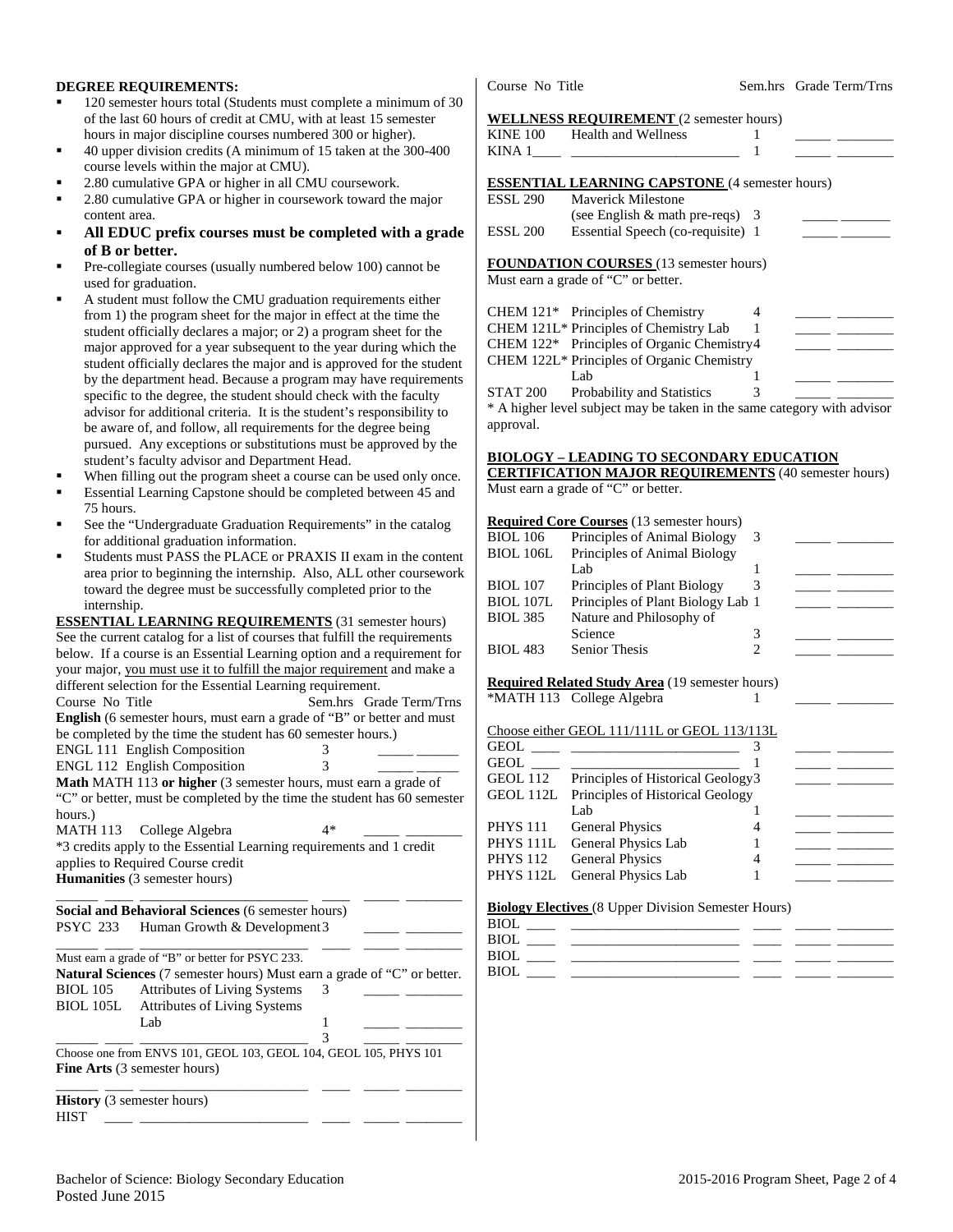| <b>SECONDARY EDUCATION REQUIREMENTS (29 semester)</b><br>hours) Must earn a grade of B or better to progress through the program                                                                                                  |                         | Course No            | Title                                                                                                                                                                                                                        |    | Sem.hrs Grade Term/Trns |
|-----------------------------------------------------------------------------------------------------------------------------------------------------------------------------------------------------------------------------------|-------------------------|----------------------|------------------------------------------------------------------------------------------------------------------------------------------------------------------------------------------------------------------------------|----|-------------------------|
| sequence. ENGL111, ENGL112, PSYC233, EDUC115, EDUC215 (all                                                                                                                                                                        |                         | <b>EDUC</b> 497      | Content Methodology                                                                                                                                                                                                          |    |                         |
| with a grade of B or better) and formal acceptance to the Teacher                                                                                                                                                                 |                         |                      | Practicum                                                                                                                                                                                                                    |    |                         |
| Education Program are required before the student may enroll in                                                                                                                                                                   |                         | EDUC <sub>497D</sub> | Methods of Teaching Secondary                                                                                                                                                                                                |    |                         |
| subsequent EDUC courses.                                                                                                                                                                                                          |                         |                      | Science                                                                                                                                                                                                                      |    |                         |
|                                                                                                                                                                                                                                   |                         | EDUC <sub>499G</sub> | Teaching Internship and                                                                                                                                                                                                      |    |                         |
| Course No Title                                                                                                                                                                                                                   | Sem.hrs Grade Term/Trns |                      | Colloquium                                                                                                                                                                                                                   | 12 |                         |
| EDUC 115 What It Means to be a Teacher 1<br>EDUC 215 Teaching as a Profession<br>EDUC 342 Pedagogy & Assessment:<br>Secondary/ $K-12$<br>EDUC 343 Teaching to Diversity<br>EDUC 442 Integrating Literacy Across the<br>Curriculum |                         | hour)                | <b>ELECTIVES</b> (All college level courses appearing on your final<br>transcript not listed above and below that will bring your total semester<br>hours to 120 hours, including 40 upper-division credit hours.) (1 credit |    |                         |

### **Secondary Education Program Requirements**

|                      | <b>Secondary Education Course Requirements:</b>   |                            |
|----------------------|---------------------------------------------------|----------------------------|
| <b>EDUC</b> 115      | What It Means to be a Teacher (1)                 | 8 Field Experience Hours   |
| $EDUC$ 215           | Teaching as a Profession (1)                      | 12 Field Experience Hours  |
| EDUC <sub>342</sub>  | Pedagogy & Assessment: Secondary/K-12 (3)         | 20 Field Experience Hours  |
| EDUC 343             | Teaching to Diversity (3)                         | 20 Field Experience Hours  |
| EDUC <sub>442</sub>  | Integrating Literacy Across the Curriculum (4)    | 60 Field Experience Hours  |
| <b>EDUC 497</b>      | Content Methodology Practicum (3)                 | 80 Field Experience Hours  |
| EDUC <sub>497D</sub> | Methods of Teaching Secondary Science* (2)        |                            |
|                      | EDUC 499G Teaching Internship and Colloquium (12) | 600 Field Experience Hours |
|                      |                                                   |                            |

## **Students must PASS the PRAXIS II exam in the content area prior to commencing the internship. Also, ALL other coursework toward the degree must be successfully completed prior to the internship.**

Prerequisites for EDUC 342 and subsequent courses: ENGL 111, ENGL 112, ESSL 200, ESSL 290, PSYC 233, EDUC 115 and EDUC 215 (all with a grade of B or better) and formal acceptance to the Teacher Education Program. **All EDUC prefix courses listed above must be completed with a grade of B or better to progress through the program sequence.**

## **POLICIES:**

\_\_\_\_\_\_\_\_\_\_\_\_\_\_\_\_\_\_\_\_\_

- 1. Please see the catalog for a complete list of graduation requirements.
- 2. This program sheet must be submitted with your graduation planning sheet to your advisor during the **semester prior to the semester of graduation, no later than October 1 for spring graduates, no later than March 1 for fall graduates.** You must turn in your "Intent to Graduate" form to the Registrar's Office **by September 15 if you plan to graduate the following May, and by February 15 if you plan to graduate the following December**.
- 3. Your advisor will sign and forward the Program Sheet and Graduation Planning Sheet to the Department Head for signature. Finally, the Department Head will submit the signed forms to the Registrar's Office. (Students cannot handle the forms once the advisor signs.)
- 4. If your petition for graduation is denied, it will be your responsibility to reapply for graduation in a subsequent semester. Your "Intent to Graduate" does not automatically move to a later graduation date.
- 5. NOTE: During your senior year, you will be required to take a capstone exit assessment/project (e.g,, Major Field Achievement Test).

<sup>\*</sup>This course is only offered in the fall semester. It may be taken with either the 300-level or 400-level EDUC courses but must be taken before the student teaching semester.